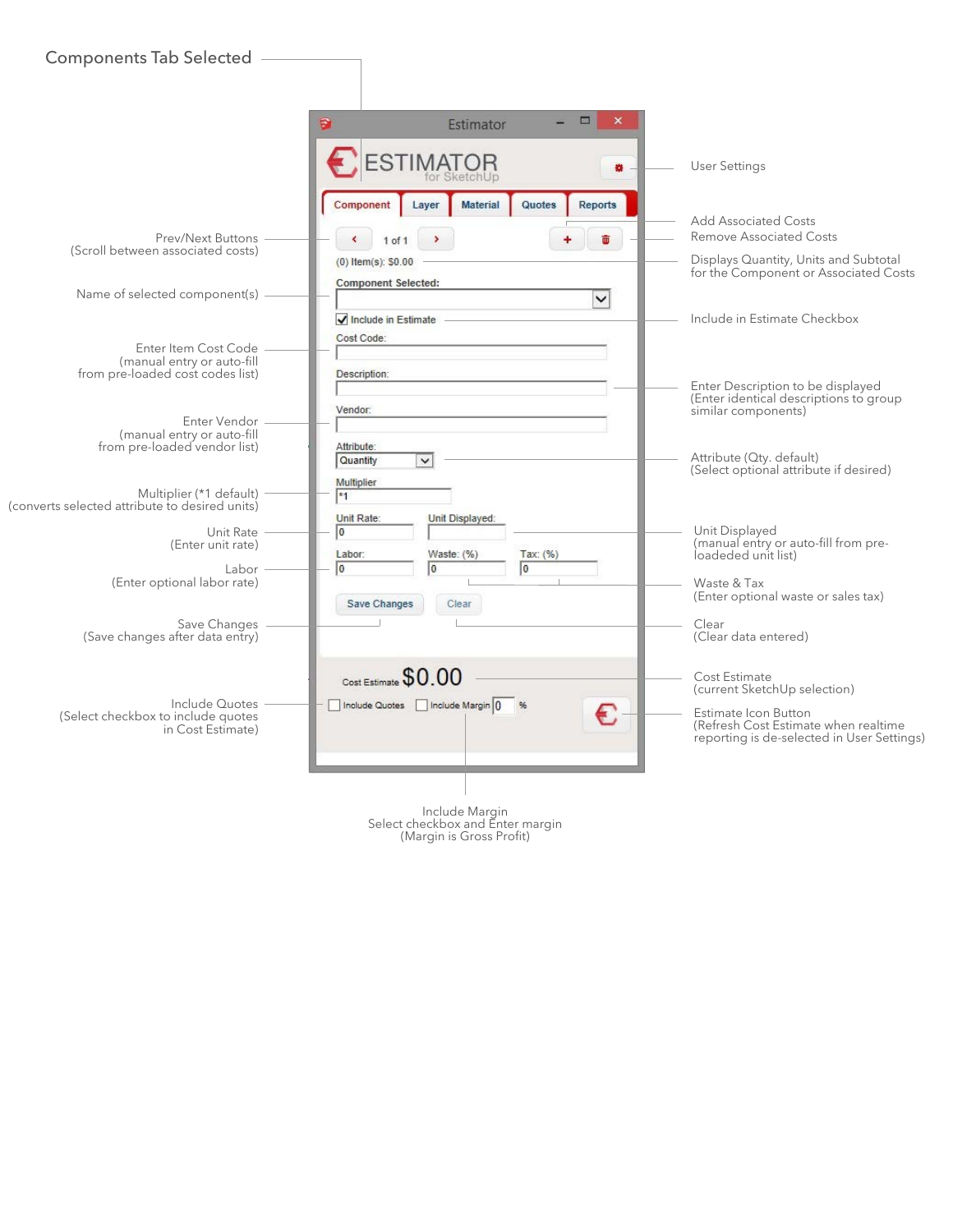| Layers Tab Selected                                                                                                                                 |                                                                                                                 |                                                                                                                                                             |
|-----------------------------------------------------------------------------------------------------------------------------------------------------|-----------------------------------------------------------------------------------------------------------------|-------------------------------------------------------------------------------------------------------------------------------------------------------------|
|                                                                                                                                                     | $\blacksquare$<br>$\times$<br>Estimator<br>Ð                                                                    |                                                                                                                                                             |
|                                                                                                                                                     | <b>ESTIMATOR</b><br>ö                                                                                           | <b>User Settings</b>                                                                                                                                        |
| Prev/Next Buttons<br>(Scroll between associated costs)                                                                                              | <b>Material</b><br>Quotes<br><b>Reports</b><br>Component<br>Laver<br>Φī<br>$1$ of $3$<br>$(0)$ Item(s): $$0.00$ | <b>Add Associated Costs</b><br><b>Remove Associated Costs</b><br>Displays Quantity, Units and Subtotal<br>for the Component or Associated Costs             |
| Name of layer(s) in current selection                                                                                                               | Layer Selected:<br>$\checkmark$<br>$\sqrt{}$ Include in Estimate                                                | Include in Estimate Checkbox                                                                                                                                |
| Enter Item Cost Code<br>(manual entry or auto-fill<br>from pre-loaded cost codes list)                                                              | Cost Code:<br>Description:                                                                                      | Enter Description to be displayed<br>(Enter identical descriptions to group                                                                                 |
| Enter Vendor<br>(manual entry or auto-fill<br>from pre-loaded vendor list)                                                                          | Vendor:<br>Attribute:<br>Yard <sup>3</sup><br>$\checkmark$<br>Multiplier                                        | similar components)<br>Attribute<br>(Select attribute for calculation)                                                                                      |
| Multiplier (*1 default)<br>(converts selected attribute to desired units)<br>Unit Rate<br>(Enter unit rate)<br>Labor<br>(Enter optional labor rate) | $*1$<br><b>Unit Rate</b><br>Unit Displayed:<br>0<br>Labor:<br>Waste: $(% )$<br>Tax: (%)<br>0<br>o<br>0          | Unit Displayed<br>(manual entry or auto-fill from pre-<br>loadeded unit list)<br>Waste & Tax<br>(Enter optional waste or sales tax)                         |
| Save Changes<br>(Save changes after data entry)                                                                                                     | Save Changes<br>Clear                                                                                           | Clear<br>(Clear data entered)                                                                                                                               |
| Include Quotes<br>(Select checkbox to include quotes<br>in Cost Estimate)                                                                           | Cost Estimate \$0.00<br>Include Quotes   Include Margin 0<br>€                                                  | Cost Estimate<br>(current SketchUp selection)<br>Estimate Icon Button<br>(Refresh Cost Estimate when realtime<br>reporting is de-selected in User Settings) |
|                                                                                                                                                     |                                                                                                                 |                                                                                                                                                             |

Include Margin Select checkbox and Enter margin (Margin is Gross Profit)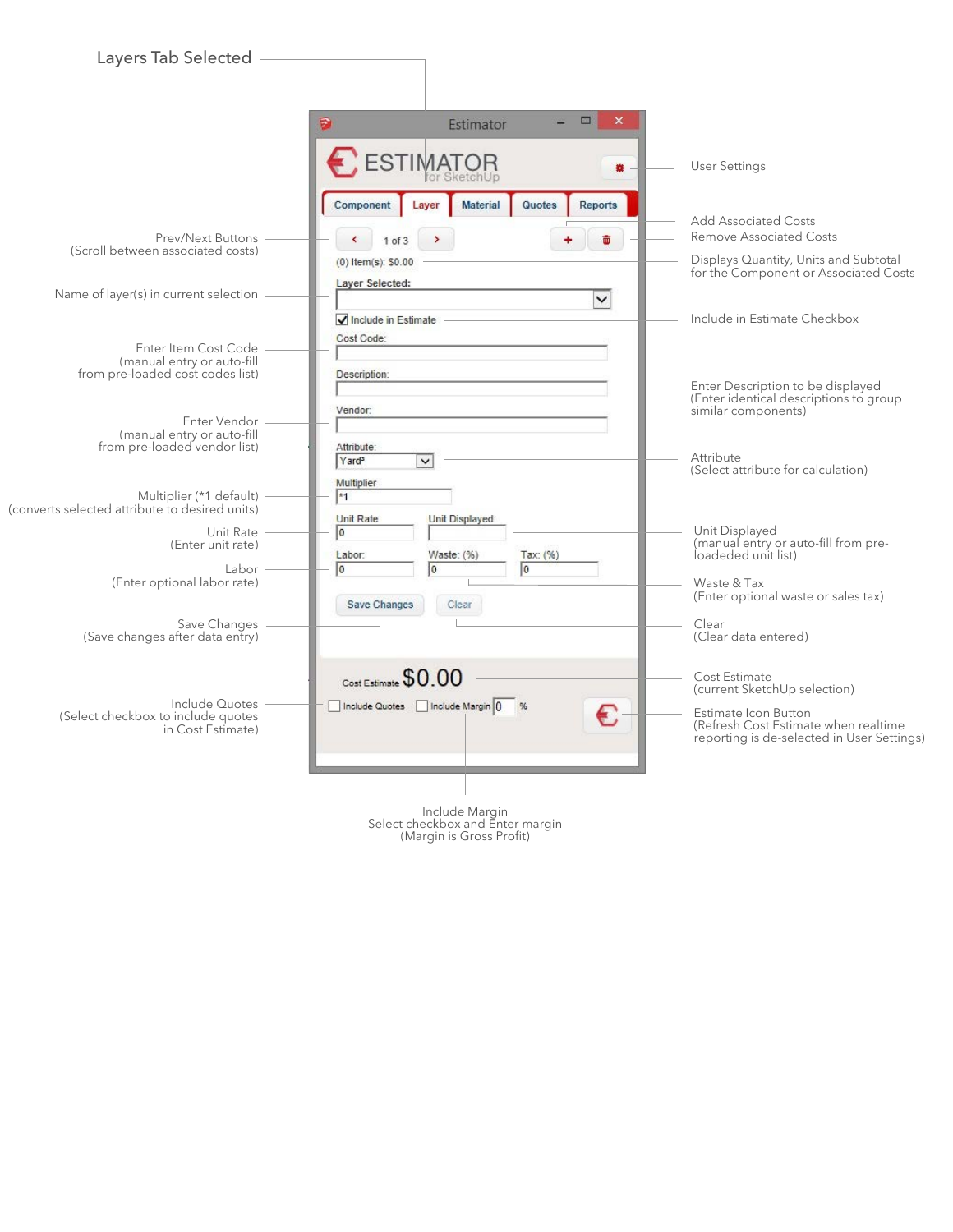| <b>Materials Tab Selected</b>                                                                                                                       |                                                                                                          |                                                                                                                                                             |
|-----------------------------------------------------------------------------------------------------------------------------------------------------|----------------------------------------------------------------------------------------------------------|-------------------------------------------------------------------------------------------------------------------------------------------------------------|
|                                                                                                                                                     | o,<br>$\mathbf{x}$<br>Ð<br>Estimator                                                                     |                                                                                                                                                             |
|                                                                                                                                                     | <b>ESTIMATOR</b><br>×.                                                                                   | <b>User Settings</b>                                                                                                                                        |
| <b>Prev/Next Buttons</b><br>(Scroll between associated costs)                                                                                       | Material<br><b>Quotes</b><br>Component<br><b>Reports</b><br>Layer<br>$1$ of $3$<br>$(0)$ Item(s): \$0.00 | <b>Add Associated Costs</b><br><b>Remove Associated Costs</b><br>Displays Quantity, Units and Subtotal<br>for the Component or Associated Costs             |
| Name of material(s) in current selection                                                                                                            | <b>Material Selected:</b><br>$\checkmark$<br>$\sqrt{}$ Include in Estimate                               | Include in Estimate Checkbox                                                                                                                                |
| Enter Item Cost Code<br>(manual entry or auto-fill<br>from pre-loaded cost codes list)                                                              | Cost Code:<br>Description:                                                                               | Enter Description to be displayed<br>(Enter identical descriptions to group                                                                                 |
| Enter Vendor<br>(manual entry or auto-fill<br>from pre-loaded vendor list)                                                                          | Vendor:<br>Attribute:<br>Yard <sup>2</sup><br>$\checkmark$<br>Multiplier:                                | similar components)<br>Attribute<br>(Select attribute for calculation)                                                                                      |
| Multiplier (*1 default)<br>(converts selected attribute to desired units)<br>Unit Rate<br>(Enter unit rate)<br>Labor<br>(Enter optional labor rate) | $*1$<br>Unit Rate:<br>Unit Displayed:<br>O<br>Labor:<br>Waste: (%)<br>Tax: (%)<br>0<br>0<br>0            | Unit Displayed<br>(manual entry or auto-fill from pre-<br>loadeded unit list)<br>Waste & Tax<br>(Enter optional waste or sales tax)                         |
| Save Changes<br>(Save changes after data entry)                                                                                                     | Save Changes<br>Clear                                                                                    | Clear<br>(Clear data entered)                                                                                                                               |
| Include Quotes<br>(Select checkbox to include quotes<br>in Cost Estimate)                                                                           | Cost Estimate \$0.00<br>Include Quotes   Include Margin 0<br>€                                           | Cost Estimate<br>(current SketchUp selection)<br>Estimate Icon Button<br>(Refresh Cost Estimate when realtime<br>reporting is de-selected in User Settings) |
|                                                                                                                                                     |                                                                                                          |                                                                                                                                                             |

Include Margin Select checkbox and Enter margin (Margin is Gross Profit)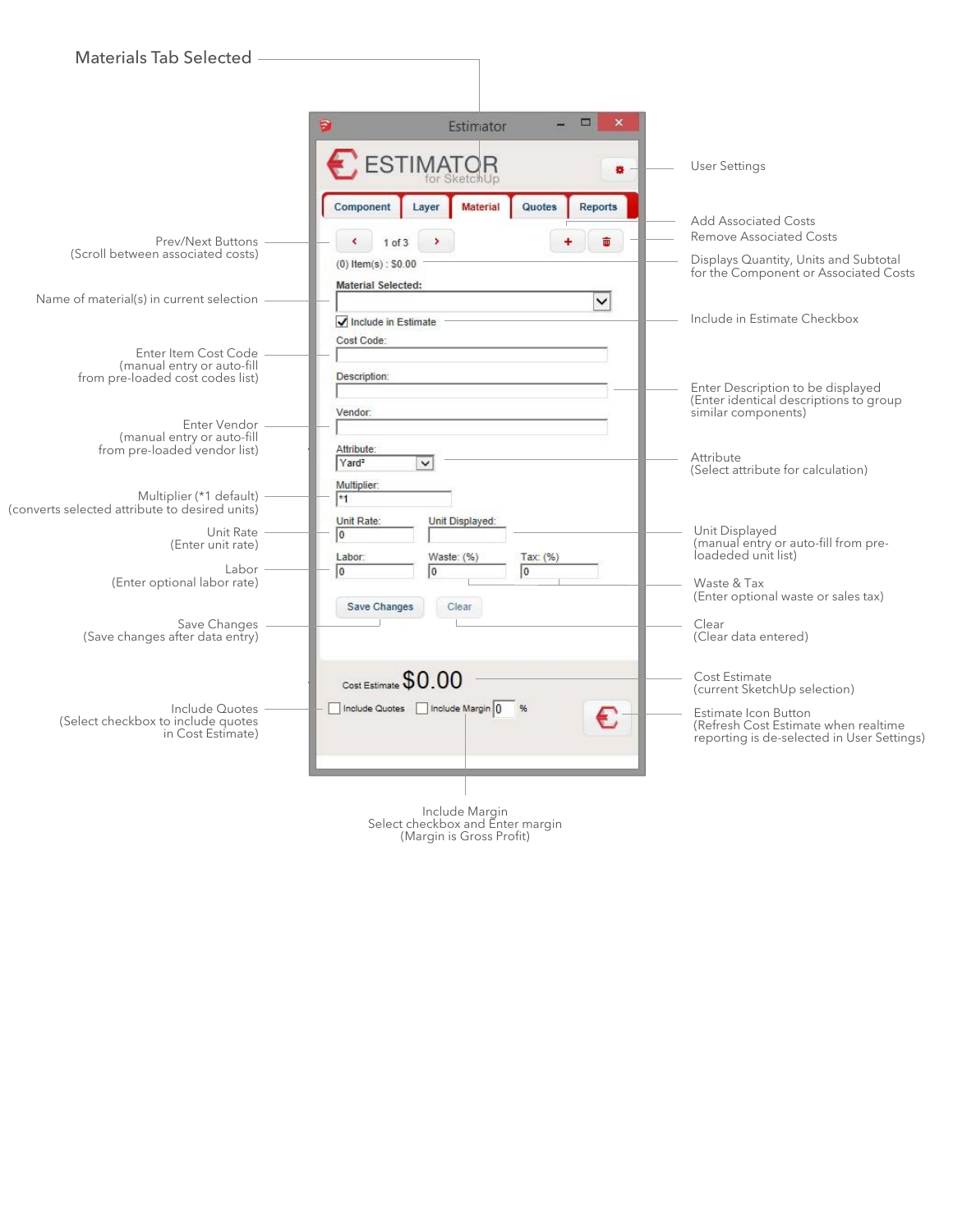

(Margin is Gross Profit)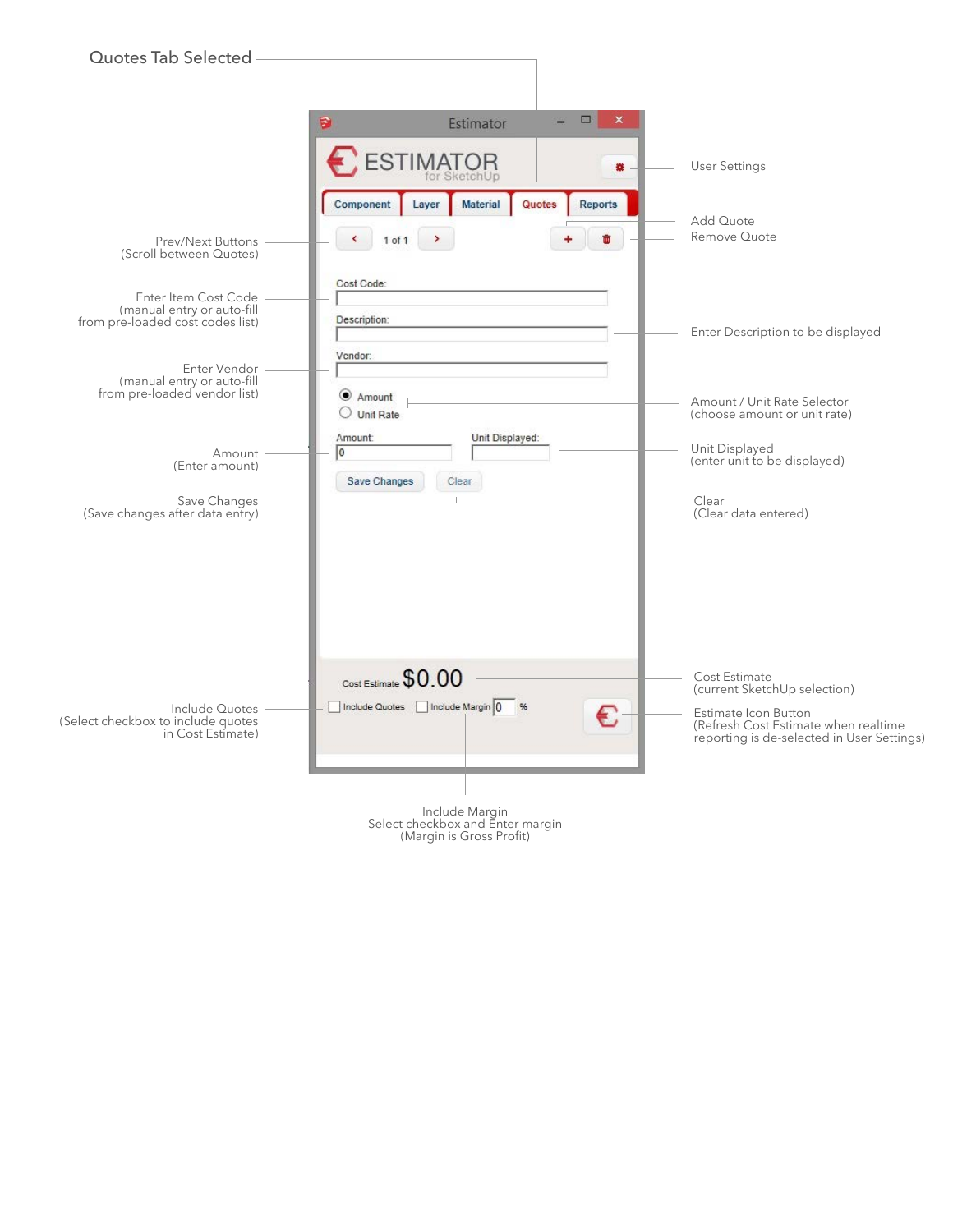| Reports Tab Selected                                                                                                                                      |                                                                                                                                                                                                                                                                           |                                                                                                                                                                                                   |
|-----------------------------------------------------------------------------------------------------------------------------------------------------------|---------------------------------------------------------------------------------------------------------------------------------------------------------------------------------------------------------------------------------------------------------------------------|---------------------------------------------------------------------------------------------------------------------------------------------------------------------------------------------------|
| Job Information<br>Enter Job Name, Location and<br>other information to display within<br>your estimate.                                                  | $\Box$<br>$\boldsymbol{\mathsf{x}}$<br>Estimator<br>Ð<br>ESTIMATOR<br>娄<br>for SketchUp<br><b>Material</b><br>Quotes<br><b>Reports</b><br>Component<br>Layer<br><b>Job Information</b><br>Job Name:<br>Job ID:<br>Job Location:<br>City:<br>State:<br>Zip:<br>Other Info: | <b>User Settings</b>                                                                                                                                                                              |
|                                                                                                                                                           | Save Job Information<br><b>Generate Reports</b><br><b>HTML Report</b><br><b>CSV Report</b>                                                                                                                                                                                | Save Job Information<br>(After job information has been entered,<br>click to save data)<br>CSV Report                                                                                             |
| HTML Report<br>Generate HTML version of estimate)<br>formatted for printing)<br>Include Quotes<br>(Select checkbox to include quotes<br>in Cost Estimate) | Cost Estimate \$0.00<br>Include Quotes   Include Margin 0<br>€                                                                                                                                                                                                            | (Generate CSV file from Estimator)<br>Cost Estimate<br>(current SketchUp selection)<br>Estimate Icon Button<br>(Refresh Cost Estimate when realtime<br>reporting is de-selected in User Settings) |
|                                                                                                                                                           | Include Margin                                                                                                                                                                                                                                                            |                                                                                                                                                                                                   |

| Include Margin                   |
|----------------------------------|
| Select checkbox and Enter margin |
| (Margin is Gross Profit)         |
|                                  |